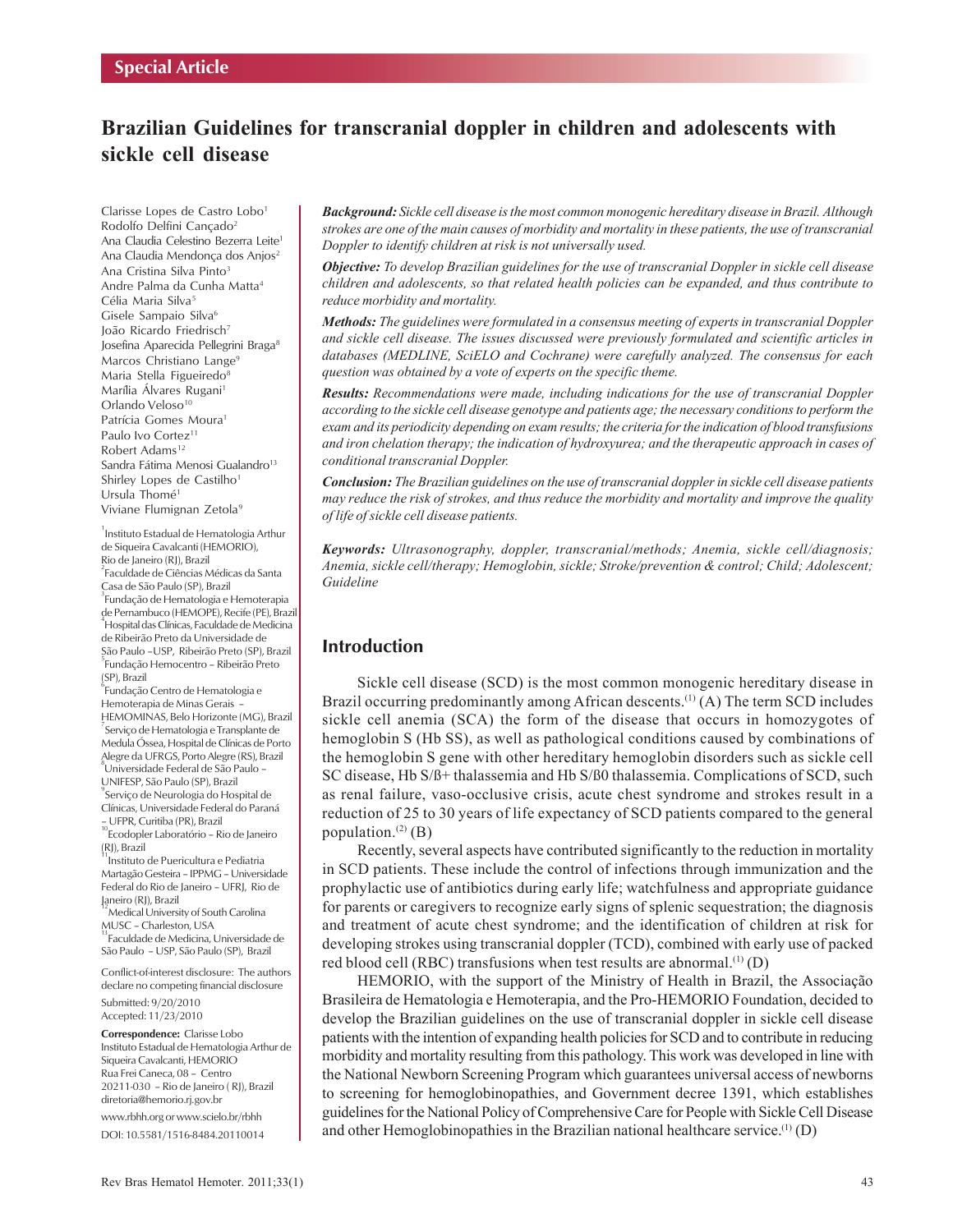# **Methods**

A committee of specialists was formed and the guidelines were formulated in two parallel consensus meetings. At a consensus meeting of experts on TCD, nine regional facilitators, reference physicians in their regions on this theme, discussed the technical issues of the procedure. Four national facilitators, physicians who are recognized as experts in these sub-themes, presented the issues and the supporting scientific evidence. Records of the debate and a final summary of the findings for each question were entrusted to two other specialists in TCD. The consensus meeting was attended by experts in SCD, 26 regional facilitators who discussed technical matters involving the indication of TCD and the treatment to be adopted depending on the different findings of TCD.

The issues discussed at both consensus meetings were previously formulated by the national facilitators and two coordinators of the event, all nationally renowned physicians. Before the meeting, the national facilitators and coordinators were also responsible for the identification of regional facilitators assigned to each theme as well as the selection and distribution of publications to all participants. The scientific papers were identified from the MEDLINE, SciELO and Cochrane databases and papers were classified according to the degree of recommendation and level of evidence. The following designations were adopted: (A) highly consistent experimental or observational studies; (B) less consistent experimental or observational studies; (C) case reports (uncontrolled studies); (D) opinions without critical assessment based on consensus, physiologic studies or animal models. The consensus for each question was obtained by voting and proposals were accepted even if there was a maximum of three opposing votes. Abstentions were not considered opposing votes. All participants had the right to vote, except for five participants of organizations that represent SCD carriers.

### **Results**

### *Genotype of hemoglobinopathies*

Recommendation: TCD should be used for primary prevention of strokes in SCD patients, regardless of the genotype of the disease, but with priority to those with the Hb SS and Hb S/ß0talassemia genotypes.

Although the incidence of strokes is higher in patients with the Hb SS genotype, it should be noted that strokes also occur in patients with other genotypes. According to a publication of the Cooperative Study of Sickle Cell Disease Group, the incidence of strokes (number of acute events/100 patients/year) is 0.61 for patients with Hb SS, 0.17 for Hb SC, 0.11 for Hb S/ß+ thalassemia and 0.10 for Hb S/ß0 thalassemia. It is estimated that 11%, 15% and 24% of SCA patients and 2%, 4% and 10% of Hb SC patients develop symptomatic strokes up to the ages of 20, 30 and 45 years old, respectively. The acute event may occur spontaneously or after any acute complication such as, for example, infections. Additionally, the study showed that the estimated prevalence of strokes adjusted for age was 4.01% in patients with Hb SS; 2.43% in Hb S/ß0 thalassemia, 1.29% for Hb S/ß+ thalassemia and 0.84% for Hb  $SC^{(3)}(B)$ 

Given these data, it was deemed appropriate to recommend TCD as a method of primary prevention for all SCD patients regardless of genotype. The long-term monitoring of the population might allow for eventual determination of various intervals between examinations according to the genotype of the disease, as well as a reassessment of the necessity of screening for genotypes with lower risk, such as Hb SC and Hb S/ß+ thalassemia.

#### *Age of patients*

Recommendation: TCD should be used for primary prevention of strokes in SCD patients aged between two and 16 years of age.

In the publication of the Cooperative Study of Sickle Cell Disease Group, the overall incidence of the first stroke among SCD patients was 0.08 acute events/100 patients/year in under two-year olds; 0.75 in patients between two and five years old, 0.55 between six and nine years old, 0.30 between 10 and 19 years old, and 0.45 between 20 and 29 years old.(3) (B) Although over 16-year-old SCD patients may be at increased risk of strokes, the association between flow velocity measured by TCD and the risk of strokes was first demonstrated in the cohort of SCD patients from the Medical College of Georgia, which involved children between three and 18 years old. $(4,5)$  (B)

Subsequently the study, Stroke Prevention Trial in Sickle Cell Anemia (STOP), which included patients with SCA aged between two and 16 years, confirmed the predictive value of TCD for strokes in this patient population<sup> $(6)$ </sup> (A) and demonstrated that blood transfusions significantly reduced the risk of strokes among children in this age range with abnormal  $TCD^{(7,8)}$  (A) Moreover, these studies established their own parameters for the definition of abnormal TCD in this cohort of patients.<sup> $(6,7)$ </sup> (A) Given the fact that the cerebral blood flow (CBF) and the estimated speed of this flow (CBFV) measured by TCD, are increased in anemic conditions due to decreased oxygen transport capacity of the blood, it was shown that the parameters of TCD related to stenosis in adults could not be applied to SCD children, because of the age and the anemia itself.<sup>(9)</sup>  $(B)$ <sup>(10,11)</sup>(C)<sup>(12)</sup>(D)

Thus, considering the relatively low risk of strokes in under 2-year-old children with SCD; the absence of validated parameters of abnormal TCD in SCD patients of < 2 years old and > 18 years old; and lack of evidence to support transfusion therapy in SCA patients with ages > 16 years, the consensus recommendation is to perform TCD for primary prevention in patients aged between two and 16 years old.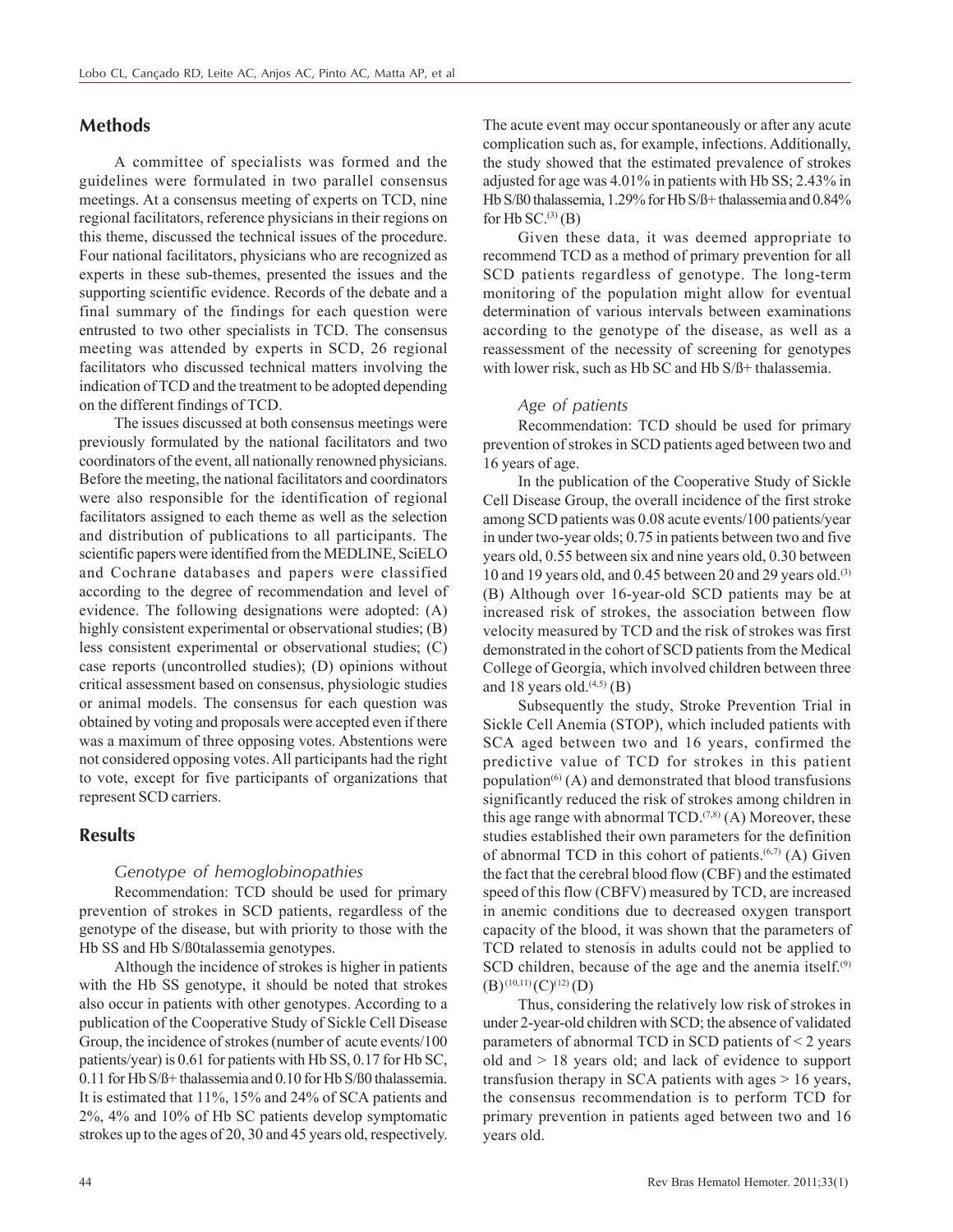| Result of TCD                                      | $CBFV$ (cm/s)          | Frequency of exam                                                                                                                                                                                                                                                                                                                                                                                                           |  |
|----------------------------------------------------|------------------------|-----------------------------------------------------------------------------------------------------------------------------------------------------------------------------------------------------------------------------------------------------------------------------------------------------------------------------------------------------------------------------------------------------------------------------|--|
| Absence of window                                  |                        | Use other image resource to analyze the cerebrovascular event                                                                                                                                                                                                                                                                                                                                                               |  |
| Technical difficulty due to lack<br>of cooperation | $- -$                  | Repeat every three months. We recommend evaluation by another examiner                                                                                                                                                                                                                                                                                                                                                      |  |
| Low CBFV                                           | < 70                   | Repeat after 1 month                                                                                                                                                                                                                                                                                                                                                                                                        |  |
| Normal CBFV                                        | $\leq 170$             | Repeat annually                                                                                                                                                                                                                                                                                                                                                                                                             |  |
| Low conditional *                                  | Between<br>170 and 184 | Repeat at three-month intervals. In the case of normal subsequent results, we should adopt the<br>normal conduct for the group                                                                                                                                                                                                                                                                                              |  |
| High conditional *                                 | Between<br>185 and 199 | Repeat after 1 month. In cases of unchanged examinations, it is recommended to repeat every three<br>months. In cases of two consecutive abnormal results, it is recommended to discuss the risk of<br>strokes and consider a chronic transfusion regimen                                                                                                                                                                   |  |
| Abnormal                                           | Between 200 and 219    | Repeat after 1 month. If the value remains $\geq 200$ , it is recommended to discuss the risk of strokes<br>and consider chronic transfusion regimen. If the result decreases to 170-199, it is recommended to<br>repeat in one month if high conditional (between 185 and 199); or 6 months if conditional low<br>(between 170 and 184). If the result is normalized $(\leq 170)$ , it is recommended to repeat in 1 year. |  |
|                                                    | More than 220          | Discuss imminent risk of strokes and consider chronic transfusion regime                                                                                                                                                                                                                                                                                                                                                    |  |

| Table 1 - Recommendations for the frequency of TCD according to the result of the examination |  |  |
|-----------------------------------------------------------------------------------------------|--|--|
|-----------------------------------------------------------------------------------------------|--|--|

TCD = Transcranial Doppler; CBFV = Cerebral blood flow velocity

### *Frequency of transcranial doppler*

Recommendation: Conventional TCD is the method of choice and should be repeated frequency according to the criteria listed in table 1. The examination must be conducted and interpreted in accordance with the parameters set by the STOP study.<sup> $(4,5)$ </sup> (B) The examination should be performed with the patient awake, afebrile and at least four weeks after acute events and blood transfusions.

Although the parameters in the STOP study were arbitrarily defined, the risk categories proved to be excellent for the stratification of risk of strokes and the decision to start transfusion therapy.<sup>(13)</sup> (C) Thus we recommend the adoption of the STOP study protocol for the indication of TCD as a primary stroke prevention method in SCD patients. TCD may vary due to individual physiological factors (such as sleep, for example) and pathological factors (such as fever, for example) that increase the CBFV,<sup>(12)</sup> (D)<sup>(13)</sup> (C)<sup>(14)</sup> (B) which is the reason that it is recommended to defer examinations for four weeks in such cases.

TCD based on the methodology adopted in the STOP study included insonation of 15 arterial segments of the Circle of Willis: the M1 segment of the middle cerebral artery (MCA) and to check its entire length at 2-mm intervals to the bifurcation; the bifurcation of the internal carotid artery (ICA); the distal or terminal ICA, anterior cerebral artery, posterior cerebral artery, in both transtemporal windows; and the basilar artery (top or its bifurcation) through the transforaminal window. The predictive risk factor for strokes according to the STOP study was determined by the mean maximum speed of the CBF in segments of MCA, and at the bifurcation and distal ICA bilaterally. Wave spectral information was not used in the STOP study and the submandibular and transorbital windows were not evaluated.<sup>(4,5)</sup> (B)<sup>(7)</sup> (A) It should be noted that very low speeds  $(< 70 \text{ cm/s})$  may be indicative of severe stenosis,  $(13)$  (C) which is the reason that it is recommended to repeat the examination after one month, or to examine the image by medical criteria.

In addition, the meeting considered that it is essential to use educational interventions to target parents and caregivers as well as children, about the importance of conducting systematic TCD examinations as well as the need for different therapeutic interventions for those at high risk for strokes. $^{(15)}$ (B)

#### *Conventional TCD versus TCD imaging*

As mentioned previously, conventional TCD is the method of choice for primary stroke prevention in SCD patients and the test should be performed and interpreted in accordance with the parameters set by the STOP study. $(4,5)$  (B)

TCD imaging techniques were not investigated in the STOP study. However, a few scientific papers have been published using TCD imaging that tried to evaluate and establish possible correlations between the findings using this method and data obtained with conventional TCD.  $(16,17)$ (A) $(18-20)$ (B) $(21,22)$ (C) $(23)$ (D) It was observed that the velocities obtained by TCD imaging ranged from values similar to conventional TCD to values 20% lower and this variation depended on the insonation angle.

Thus, the meeting considered that there is not enough scientific evidence to make any recommendation of cutoff values for TCD imaging. Services and Institutions that only have TCD imaging must take into account differences in speeds that are reported in the literature.<sup> $(4,5,18-20)$ </sup> (B)  $(16,17)$  (A)  $(21,22)$  (C)<sup>(23)</sup> (D) Some clinical studies provide regression equations to convert the speed of blood flow from TCD imaging to corresponding conventional TCD velocities and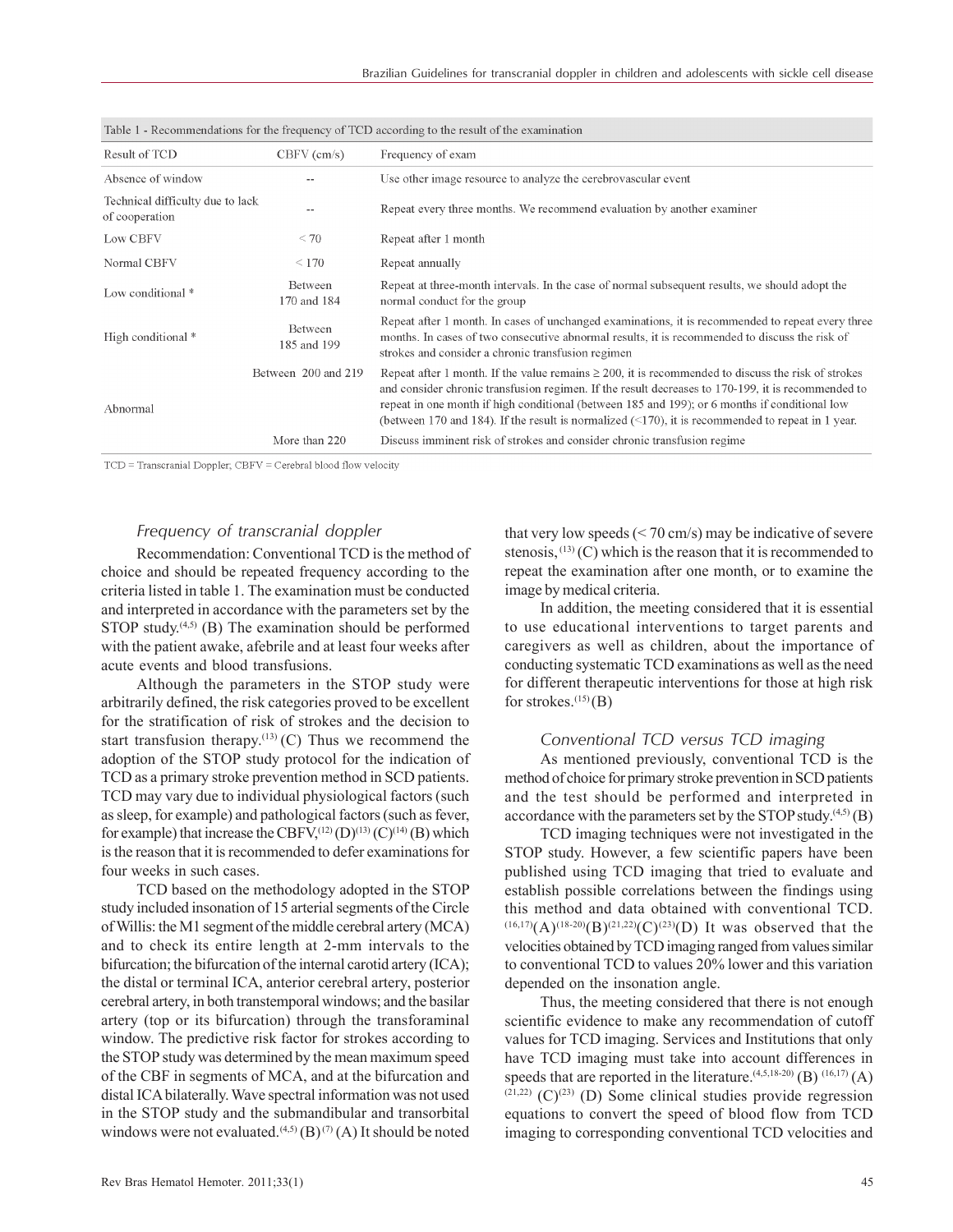thus compatible with those used in the STOP study. However, it must be remembered that such regression equations may not apply to all TCD imaging devices. It is recommended that the method employed (conventional TCD or TCD imaging) should be cited in the report of test results.

#### *RBC transfusion and iron chelation*

Recommendation: RBC transfusion regimens of three to six weeks using exchange transfusion or partial exsanguinous transfusion is indicated for patients who present at least two consecutive TCD examinations with average CBFV> 200 cm/s (Table 1). Phenotyping should be made for Kell, Kidd, Duffy and MNSs and when possible for the Lewis, P and Lutheran blood group systems. Always use samples leucocyted depleted RBC and phenotyped RBCs, in principle, for the ABO, Rh and Kell systems. It is recommended that the storage time of RBCs to be transfused does not exceed seven days and are negative for Hb S. The patient should be maintained with a maximum Hb level of up to 10 g/dL and pre-transfusion Hb level less than 50%.

Iron chelation therapy is indicated for patients submitted to a simple transfusion regimen who have received more than twenty units of packed red blood cells and who have serum ferritin concentrations greater than 1000 ng/mL (at least two measurements under normal conditions) or grade III or IV hepatic siderosis by liver biopsy or liver iron concentrations equal to 4 mg/gram dry matter or above by magnetic resonance imaging (MRI). The therapeutic alternatives include orally administered deferasirox and subcutaneously administered deferoxamine.

In the STOP study, 130 of the 1934 participants were 2 to 16-year-old children who had changed TCD (mean CBFV > 200 cm/s in one or both of the middle cerebral arteries or the distal segment of the internal carotid artery in two exams at an interval of at least two weeks). These children were randomized into two groups: observation (with occasional transfusions) and a regular transfusion regimen aiming at maintaining Hb S below 30%. After 20 months of follow up, there was one case of a stroke in the 63 children in the transfusion group versus 11 cases of strokes in 67 children in the observation group. These results indicate a 92% reduction in relative risk for the occurrence of strokes (reduction in the risk of strokes from  $10\%$  per year to  $\leq 1\%$ per year).  $(7)$  (A) The follow-up of patients undergoing chronic transfusion regimens for primary prevention of strokes in the STOP study also showed significant reductions in the levels of free hemoglobin compared to controls not subjected to transfusion or only to occasional transfusions. Furthermore, other markers of hemolysis such as lactate dehydrogenase and alanine aminotransferase levels were reduced. It is believed that the increase in circulating hemoglobin and the reduction in hemolysis with consequent reductions in free hemoglobin plasma levels increase bioavailability of nitric oxide and its effects by reducing or preventing endothelial dysfunction, which would help to explain the role of transfusions in preventing strokes.<sup>(24)</sup> (A) Therefore, it is recommended to start packed red blood cell transfusions according to the TCD results as described in Table 1.

However, regular blood transfusion regimens can lead to an accumulation of iron in the body, as physiological mechanisms to excrete excessive iron are restricted. SCD Patients appear to suffer tissue damage similar to other populations of chronically transfused patients, including iron deposits in the liver, heart and endocrine organs. The therapeutic alternatives for iron chelation therapy in SCD patients undergoing blood transfusions include deferoxamine and deferasirox.  $^{(25)}$  (A)  $^{(26)}$  (B)

#### *Indication of hydroxyurea*

Recommendation: Although the exchange transfusion regimen is the method of choice for primary prevention of strokes in SCD patients who are indicated for this procedure, treatment with hydroxyurea (HU) may be indicated in cases in which Hb S levels can not be maintained < 50%, in cases of patients who do not comply to the red blood cell transfusion regimen, in cases of alloimmunization, in situations that phenotyped blood is unavailable and in children without intravenous access.

HU is an antimetabolite that blocks the synthesis of deoxyribonucleic acid by inhibiting ribonucleotide reductase. The efficacy of this agent in the treatment of SCD appears to be related to increased levels of hemoglobin F (which reduces the formation of hemoglobin S), cytoreduction of neutrophils, increased water content inside the RBCs, and increased capacity for deformation and improvement of microvascular flow of sickle erythrocytes. $(27)$  (D)

Since the classic Multicenter Study of Hydroxyurea (MSH) study published in 1995 by Charach et al.,<sup> $(28)$ </sup> (A) and the data obtained by Steinberg et al.<sup>(29)</sup> (A) over more than nine years of follow-up of patients using HU, such as the reduction in the number and intensity of pain crises, decreased hospitalization and reduction in mortality, HU has been recommended in an ever increasing number of cases, not only for adults but for children from two years of age or even earlier.

These are cheap, easy-to-use oral medications with few serious adverse effects. However, one of the key issues is the use of the maximum tolerated dose, which can reach 35 mg/kg/day in order to obtain the best possible outcome.

One important issue regarding the use of HU is whether such treatment can prevent the occurrence and recurrence of strokes.

In a prospective study, 35 children who had suffered strokes discontinued their red blood cell transfusion regimens and started drug therapy with HU associated with serial phlebotomy to reduce iron overload. The study showed a reduction in the rate of recurrent strokes from 5.7 events/100 patient-years to 3.6 events/100 patient-years as well as reduction in iron overload evaluated by serum ferritin levels and liver biopsy. The authors concluded that HU partially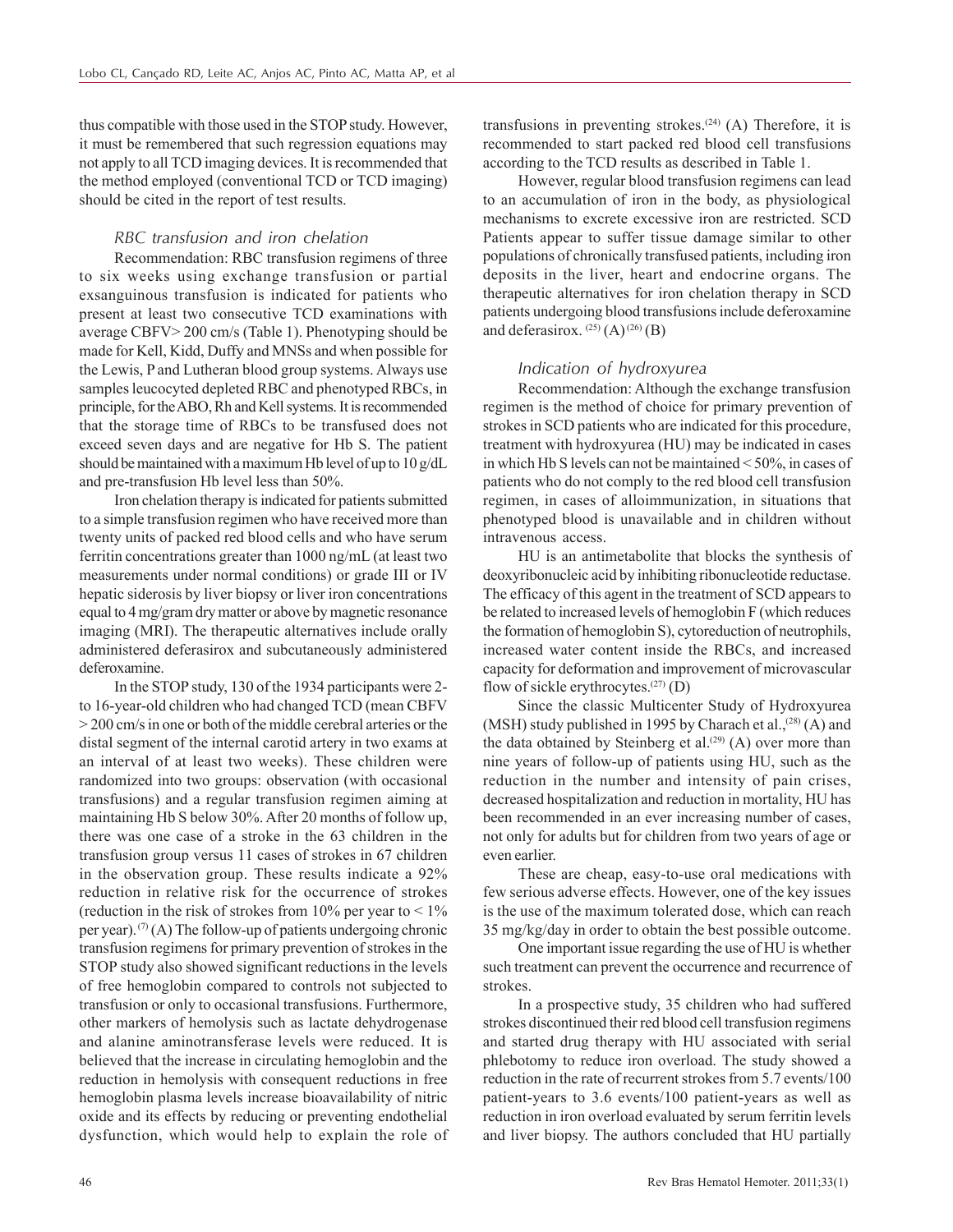prevents the occurrence of strokes and that serial phlebotomy is capable of preventing transfusional iron overload. $(30)$  (B) In a Belgian study on the use of HU in SCD children at high risk of strokes as detected by TCD, the CBFV decreased significantly in 11 of 34 children with abnormal TCDs, and only one developed a primary stroke over a follow-up of 96 patient-years. $^{(19)}$  (B)

Due to this data there was a consensus in the meeting that HU therapy is an alternative to the blood transfusion regimen particularly in situations where patients do not comply with transfusion therapy.

# *Therapeutic approach to conditional transcranial doppler*

Recommendation: There is no scientific evidence to recommend the use of HU in patients with conditional TCD.

The evaluation of the effects of HU on CBFV measured by TCD in SCA children showed that medication use at the maximum tolerated dose resulted in a significant decrease of the velocities. After a year of full-dose treatment, the following results were obtained from 15 children with conditional values of velocities; the velocity decreased in 14; the velocities dropped below 200 cm/s in five of six children with abnormal initial values at TCD and whose parents had refused treatment by transfusions.<sup>(31)</sup>(B) In a cohort of 24 SCD patients, treatment with HU has shown to result in average reductions in CBFV of 13.0 cm/s at TCD imaging. Patients with untreated SCD constituted the control group adjusted for age, in which the CBFV showed an increase of 4.72 cm/s (significant difference, p <0.001). Of the five patients with velocities  $> 170$  cm/s who were treated with HU, four progressed to normal values, resulting in an average reduction of  $34.75$  cm/s.<sup>(32)</sup>(C)

Considering the relative paucity of data relating to the administration of HU in patients with conditional TCD, the panel chose not to make any recommendation to use the agent in this situation, although it was acknowledged that in practice, this approach might be beneficial.

# **Conclusion**

Early diagnosis and treatment have proven to increase survival and improve quality of life of SCD patients. However, achieving these goals is directly related to the organization of a SCD patient care network in all Brazilian states, through the formation of specialized reference centers capable of providing global, multidisciplinary and multi-professional services. Thus, the development of public policies and other actions that consider the socioeconomic and cultural issues and care related to SCD, as well as the commitment of competent health agencies, healthcare professionals and organizations that represent patients are key factors and determinants to improve SCD patient care.

The Brazilian Guidelines on the use of transcranial Doppler in Sickle Cell Disease Children and Adolescents is an initiative of leading experts in the areas of diagnosis and treatment of SCD, with the participation of those responsible for public health agencies, national medical societies, and institutions that representative SCD patients. The adoption of these guidelines may result in a reduction in the risk of strokes in this patient population as demonstrated by scientific evidence, thereby helping to reduce morbidity and mortality and to improve quality of life of SCD patients.

### **References**

- 1. Cançado RD, Jesus JA. Sickle cell disease in Brazil. Rev Bras Hematol Hemoter. 2007;29(3):203-6.
- 2. Platt OS, Brambilla DJ, Rosse WF, Milner PF, Castro O, Steinberg MH, et al. Mortality in sickle cell disease. Life expectancy and risk factors for early death. N Engl J Med. 1994;330(23):1639- 44. Comment in: N Engl J Med. 1994;331(15):1022-3.
- 3. Ohene-Frempong K, Weiner SJ, Sleeper LA, Miller ST, Embury S, Moohr JW, et al. Cerebrovascular accidents in sickle cell disease: rates and risk factors. Blood. 1998;91(1):288-94.
- 4. Adams RJ, McKie VC, Carl EM, Nichols FT, Perry R, Brock K, et al. Long-term stroke risk in children with sickle cell disease screened with transcranial Doppler Ann Neurol. 1997;42(5):699-704.
- 5. Adams R, McKie V, Nichols F, Carl E, Zhang DL, McKie K, et al. The use of transcranial ultrasonography to predict stroke in sickle cell disease. N Engl J Med. 1992;326(9):605-10. Comment in: N Engl J Med. 1992;326(9):637-9.
- 6. Adams RJ, Brambilla DJ, Granger S, Gallagher D, Vichinsky E, Abboud MR, Pegelow CH, Woods G, Rohde EM, Nichols FT, Jones A, Luden JP, Bowman L, Hagner S, Morales KH, Roach ES; STOP Study. Stroke and conversion to high risk in children screened with transcranial Doppler ultrasound during the STOP study. Blood. 2004;103(10):3689-94.
- 7. Adams RJ, McKie VC, Hsu L, Files B, Vichinsky E, Pegelow C, et al. Prevention of a first stroke by transfusions in children with sickle cell anemia and abnormal results on transcranial Doppler ultrasonography. N Engl J Med.1998;339(1):5-11.Comment in: N Engl J Med. 1998;339(20):1477-8.
- 8. Lee MT, Piomelli S, Granger S, Miller ST, Harkness S, Brambilla DJ, Adams RJ; STOP Study Investigators. Stroke Prevention Trial in Sickle Cell Anemia (STOP): extended follow-up and final results. Blood. 2006;108(3):847-52.
- 9. Brass LM, Pavlakis SG, DeVivo D, Piomelli S, Mohr JP. Transcranial Doppler measurements of the middle cerebral artery. Effect of hematocrit. Stroke. 1988;19(12):1466-9.
- 10. Sampaio Silva G, Vicari P, Figueiredo MS, Filho AC, Valadi N, Massaro AR. Transcranial Doppler in adult patients with sickle cell disease. Cerebrovasc Dis. 2006;21(1-2):38-41.
- 11. Valadi N, Silva GS, Bowman LS, Ramsingh D, Vicari P, Filho AC, et al. Transcranial Doppler ultrasonography in adults with sickle cell disease. Neurology. 2006;67(4):572-4.
- 12. Adams RJ. Big strokes in small persons. Arch Neurol. 2007; 64 (11):1567-74.
- 13. Adams C, Hwang PA, Gilday DL, Armstrong DC, Becker LE, Hoffman HJ. Comparison of SPECT, EEG, CT, MRI, and pathology in partial epilepsy. Pediatr Neurol. 1992;8(2):97-103.
- 14. Silva GS, Vicari P, Figueiredo MS, Carrete H Jr, Idagawa MH, Massaro AR. Brain magnetic resonance imaging abnormalities in adult patients with sickle cell disease: correlation with transcranial Doppler findings. Stroke. 2009;40(7):2408-12.
- 15. Katz ML, Smith-Whitley K, Ruzek SB, Ohene-Frempong K.